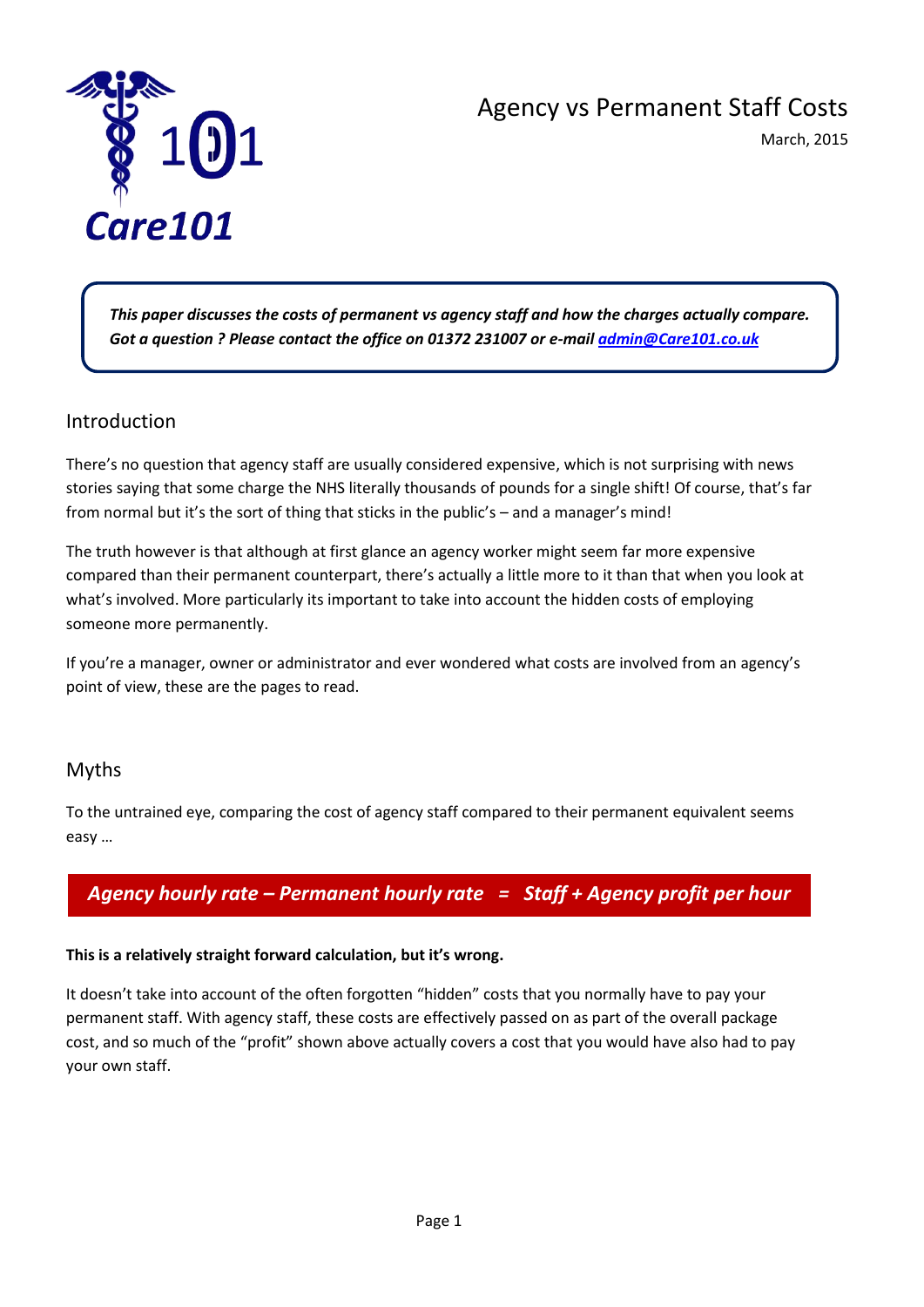## Cost breakdown

Let's quickly breakdown the hourly rate for both permanent staff and an agency worker to see where the money goes. We'll also uncover some so-called "hidden" costs

| <u>Cost</u>                   | <b>Permanent Employee</b>                                                                                                                                                                                                                                             | <b>Agency Employee</b>                                                                                                                                                         |
|-------------------------------|-----------------------------------------------------------------------------------------------------------------------------------------------------------------------------------------------------------------------------------------------------------------------|--------------------------------------------------------------------------------------------------------------------------------------------------------------------------------|
| Hourly rate                   | The hourly rate for an agency worker is typically a little higher than a<br>permanent equivalent.                                                                                                                                                                     |                                                                                                                                                                                |
|                               | Remember however that the agency worker will typically work in<br>multiple locations, often a short notice, with different procedures to<br>get used to and has less job security than permanent staff. Travel may<br>also be a consideration, again at short notice. |                                                                                                                                                                                |
| Holiday pay                   | Your staff are given X days holiday<br>per year. You pay for this time,<br>even though the staff aren't<br>working. Its therefore an added<br>cost.                                                                                                                   | Agency staff don't have "time off"<br>as such, but legally are still paid<br>"accrued" holiday pay.                                                                            |
|                               |                                                                                                                                                                                                                                                                       | This is paid based on the hours<br>they work and is taken out of the<br>hourly rate charged.                                                                                   |
| PAYE & national insurance     | These taxes are taken out of the<br>total amount paid.                                                                                                                                                                                                                | These taxes are also taken out of<br>the total amount paid.                                                                                                                    |
| Employer's national insurance | As the employer, you must pay<br>this for your permanent staff. This<br>is in addition to their hourly<br>wages.                                                                                                                                                      | As an agency, we too must pay<br>this for all staff paid through<br>PAYE. We aren't charging<br>separately for this though, it<br>again comes from the hourly rate<br>charged. |
| HR, scheduling & timesheets   | You may have someone, or a<br>team in charge of your entire HR.<br>Their function might include,<br>scheduling, processing of<br>timesheets, payroll etc.                                                                                                             | In contrast, the moment you<br>contact us to fill a shift, all the<br>administration associated with<br>that passes from you to us.                                            |
|                               |                                                                                                                                                                                                                                                                       | This not only involves finding and<br>scheduling staff, but also the<br>processing of timesheets and<br>payroll etc.                                                           |
| Payroll                       | You pay for the processing of<br>payslips etc., typically as part of<br>your HR function.                                                                                                                                                                             | The agency process payslips and<br>handle the admin. costs incurred.                                                                                                           |